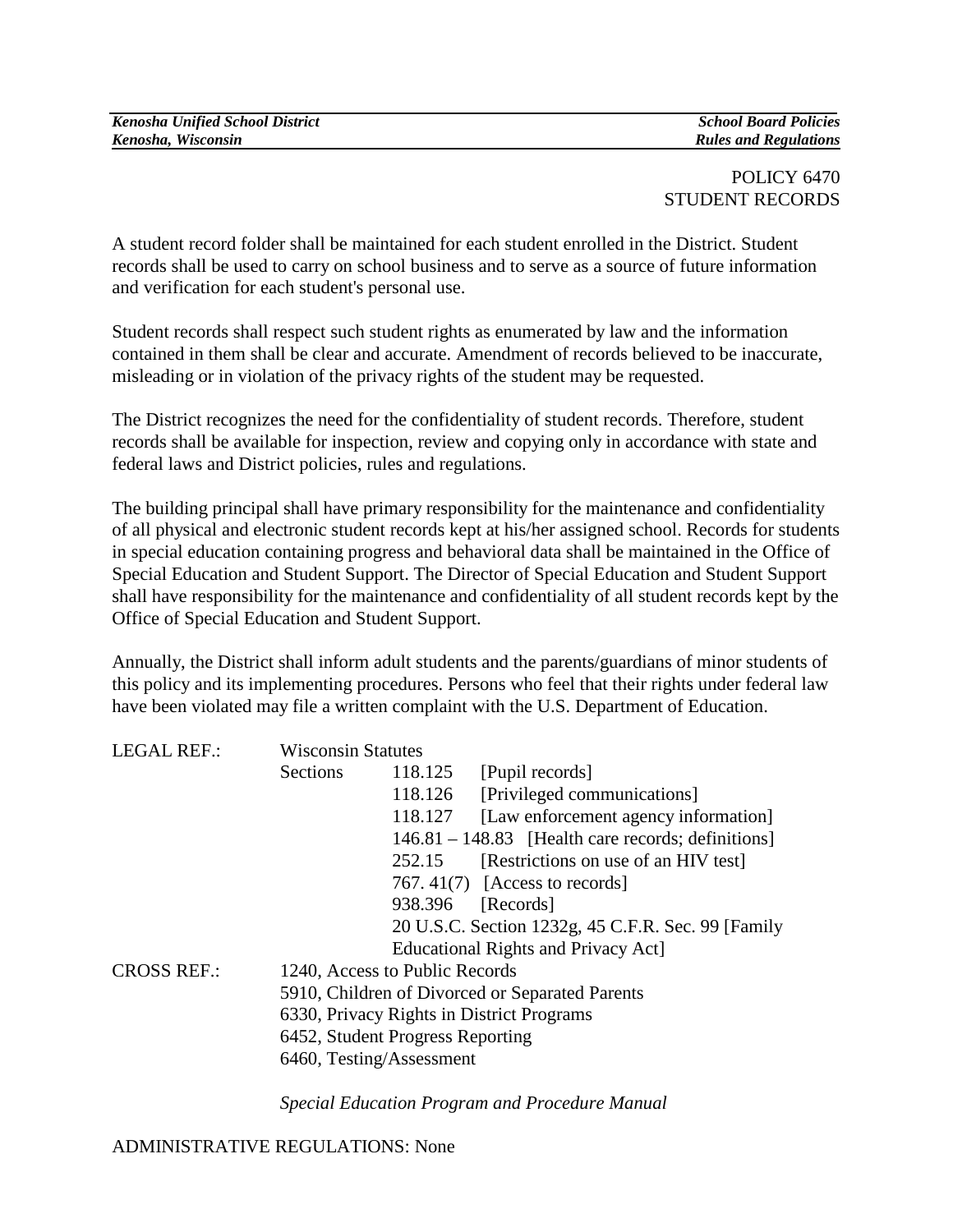## POLICY 6470 STUDENT RECORDS Page 2

AFFIRMED: August 13, 1991

REVISED: September 14, 1999 July 10, 2001 July 24, 2018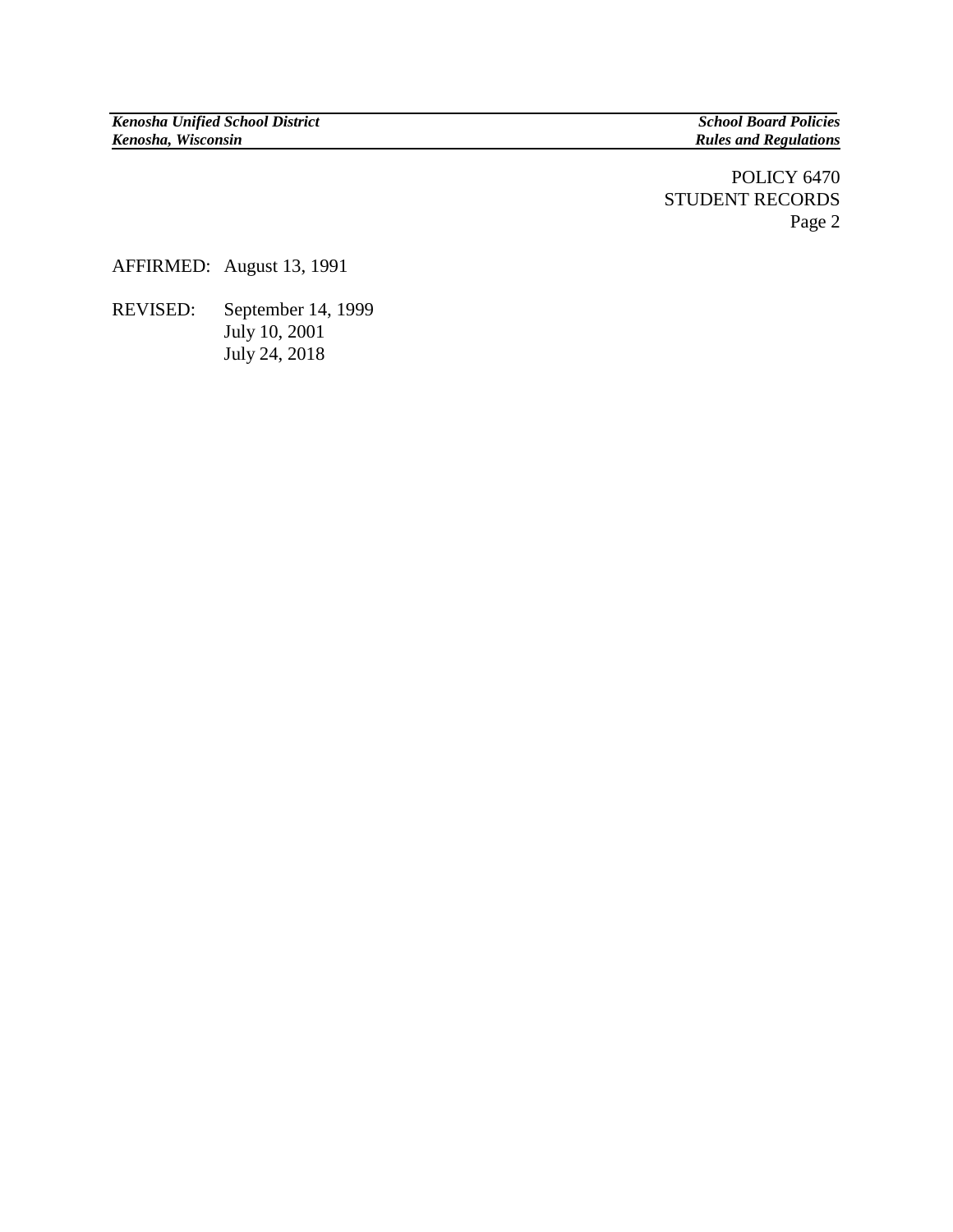## A. DEFINITIONS

"Student records" include all data relating to an individual student other than notes or records maintained for personal use by teachers or other certified personnel that are not available to others, and records necessary for and available only to persons involved in the psychological treatment of a student.

- 1. "Progress records" mean those pupil records which include the pupil's grades, a statement of the courses the pupil has taken, the pupil's attendance record, the pupil's immunization records, any lead screening records, and records of the student's school extracurricular activities.
- 2. "Behavioral records" mean those student records which include psychological tests, personality evaluations, records of conversations, any written statement relating specifically to an individual pupil's behavior, tests relating specifically to achievement or measurement of ability, the pupil's physical health records, other than immunization records or any lead screening records, law enforcement officer records and any other pupil's records which are not progress records.
	- a) "Special education records" include referral information (including notices and forms), signed parent/guardian consent for evaluation, individualized education program (IEP) team evaluations, individual reports, etc., the student's IEP, placement decisions and signed parent/guardian consent or refusal, medical evaluations and prescriptions required to substantiate health care plans and medical evaluations used to substantiate a determination of disability.
	- b) "Law enforcement unit records" means records from a law enforcement agency relating to: (1) the use, possession or distribution of alcohol or a controlled substance by a student enrolled in the District, (2) the illegal possession of a dangerous weapon by a child, (3) the act for which a juvenile enrolled in the District was adjudged delinquent, and (4) an act for which a District student was taken into custody based on the law enforcement officer's belief that he/she violated or was violating certain specified laws. Such records may be provided to the District upon request of the Superintendent of Schools or designee, or upon the law enforcement agency's own initiative based on agency policy. Upon receipt of the records, the Superintendent or designee shall inform the student named in the records and the parent/guardian of a minor student named in the records of the information.
	- c) "Court records" include those records received from a court clerk concerning a juvenile enrolled in the District who: (1) has had a petition filed with a court alleging that he/she has committed a delinquent act that would be a felony if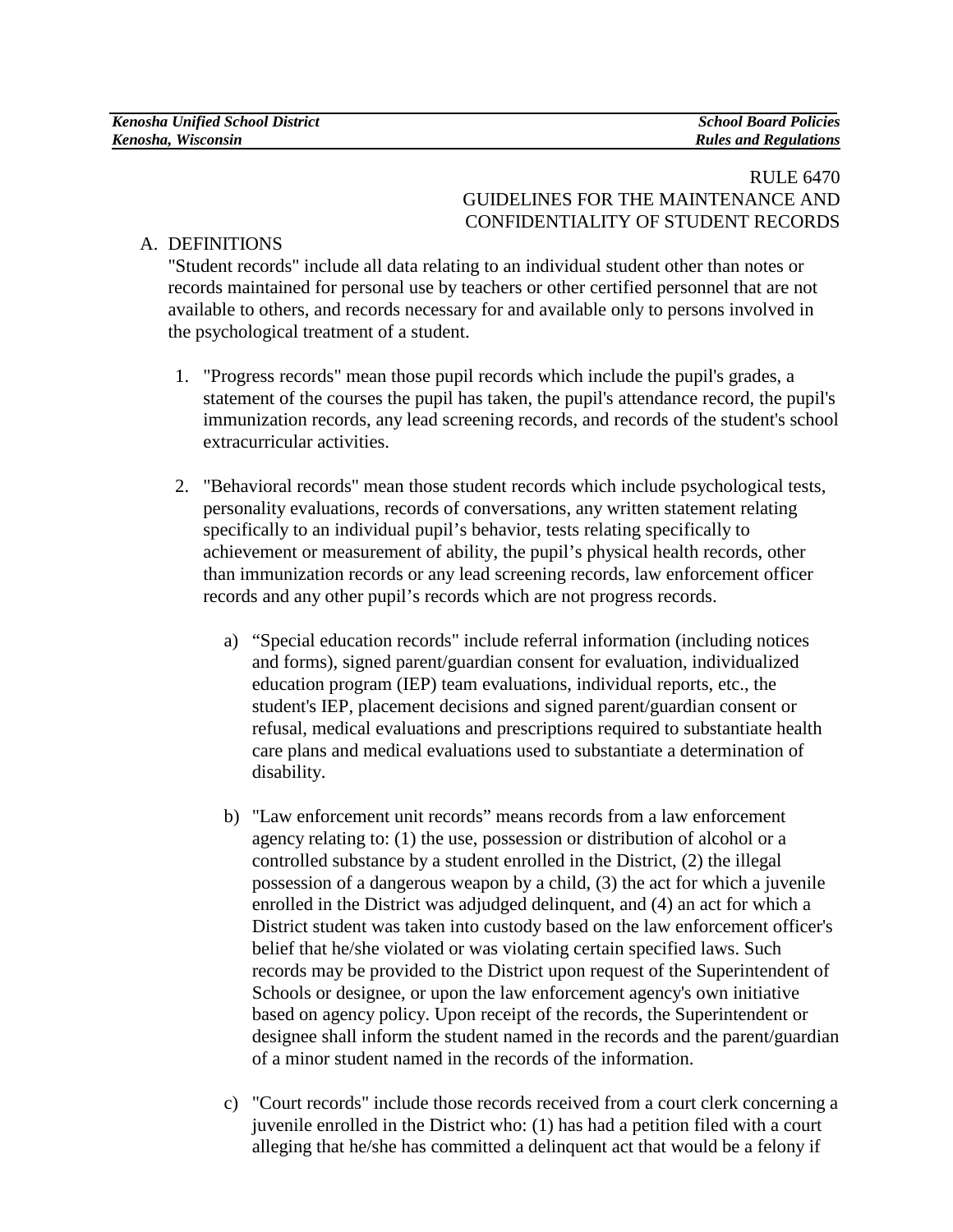committed by an adult, (2) has been adjudged delinquent, (3) has school attendance as a condition of his/her court dispositional order, or (4) has been found to have committed a delinquent act at the request of or for the benefit of a criminal gang that would be a felony if committed by an adult and has been adjudged delinquent on that basis.

- d) "Student physical health records" are those student records that include basic health information about a student including: the student's immunization records, an emergency medical card, a log of first aid and medicine administered to the student, an athletic permit card, a record concerning the student's ability to participate in an education program, the results of any routine screening test such as for hearing, vision or scoliosis, and any followup to such test, and any other basic health information as determined by the state superintendent of public instruction.
- e) "Student patient health care records" include all records relating to the health of a student prepared by a health care provider that are not included in the "student physical health records" definition above.
- 3. Directory Data The School Board has designated the following information as student directory data: student's name, address, telephone number, date and place of birth, major field of study, participation in officially recognized activities and sports, weight and height of members of athletic teams, dates of attendance, photographs, degrees and awards received and the name of the school most recently previously attended by the pupil, and other similar information.
- 4. Adult Student means a student who has attained 18 years of age. The consent required of and the rights accorded to the parent/guardian of a student while he/she was a minor shall thereafter only be required of and accorded to the adult student, except as otherwise provided.

# B. CONFIDENTIALITY OF STUDENT RECORDS

- 1. Release of Student Records to Adult Students and Parents/Guardians
	- a) Adult students and the parents/guardians of minor students shall have the right to inspect, review and copy student records in accordance with state and federal laws and District rules and regulations.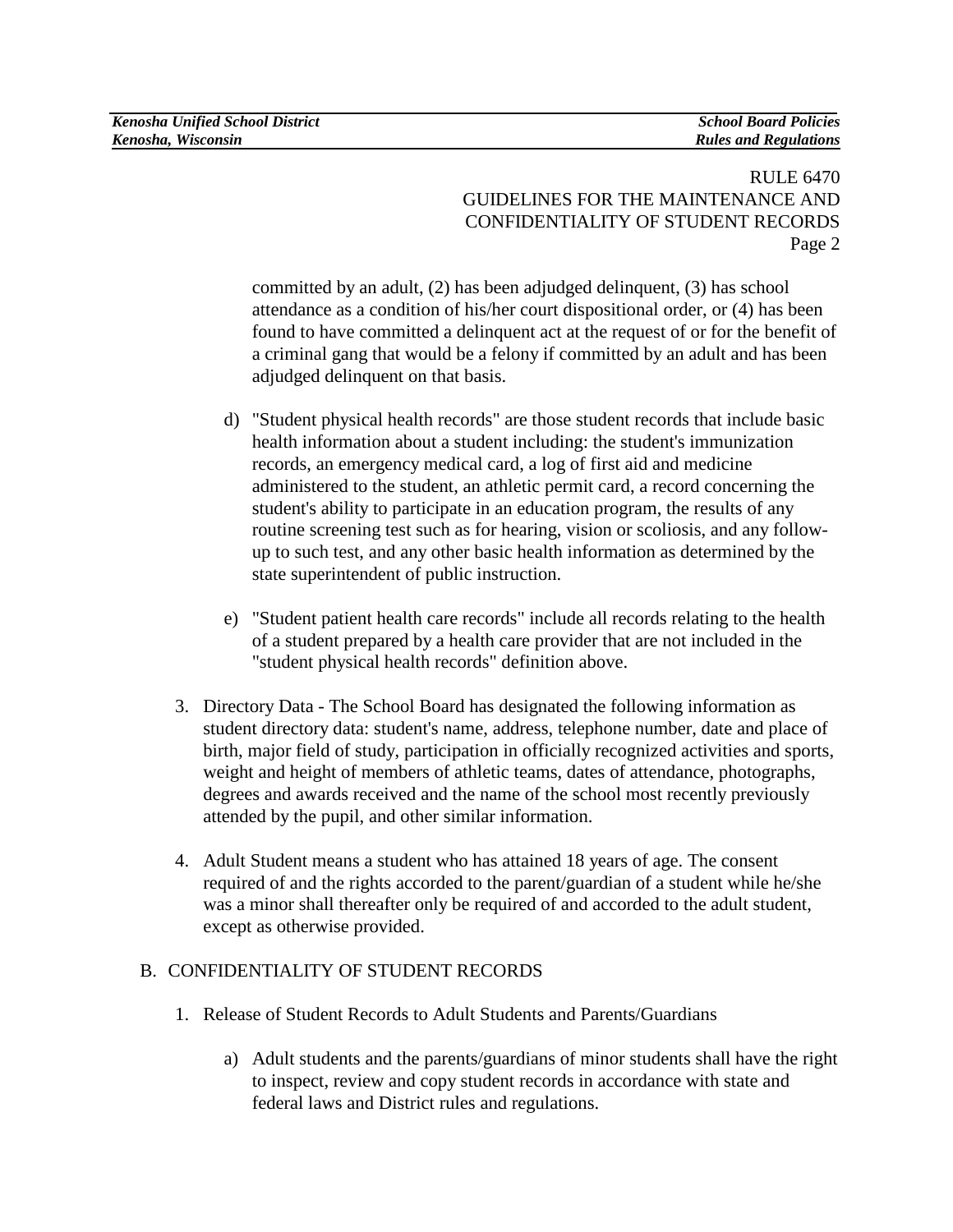- b) Either parent/guardian may exercise his/her right to inspect records unless the school has been provided with evidence that there is a state law or court order governing such matters as a divorce decree, separation or custody agreement or other legally binding instrument which specifically provides to the contrary.
- c) Personally identifiable information from an adult student's records may be disclosed to the student's parent(s)/guardian, without the adult student's written consent, if the adult student is a dependent of his/her parent(s) or guardian under the Internal Revenue Code. An exception shall be made when an adult student has informed the school, in writing, that the information may not be disclosed.
- d) Adult students or parents/guardians of minor students shall be provided a copy of the student's records upon request, including the student's transcript, at no cost consistent with legal requirements. Transcripts requested by adult students or parents/guardians of minor students to be provided to other persons, agencies or institutions shall be provided at cost.
- 2. Release of Student Progress or Behavioral Records (Other Than Patient Health Care Records) to Others
	- a) The judge of any court of Wisconsin or the United States shall, upon request, be provided by the Board Clerk or designee with a copy of the progress records of a student who is the subject of any proceeding in such court. A reasonable effort shall be made to notify the adult student or parent(s)/guardian of a minor student in advance of compliance.
	- b) Names of dropouts shall be provided to a court in response to an order under the state law governing municipal school dropout ordinances.
	- c) If school attendance is a condition of a student's dispositional order under section 48.355(2)(b)7 or 938.358(2), the county department that is responsible for supervising the student shall be notified within five days after any violation of the condition by the student.
	- d) A law enforcement agency shall be provided a copy of a student's attendance record if the law enforcement agency certifies in writing that the student is under investigation for truancy or for allegedly committing a criminal or delinquent act and that the law enforcement agency will not further disclose the student's attendance record information except as permitted by law.If a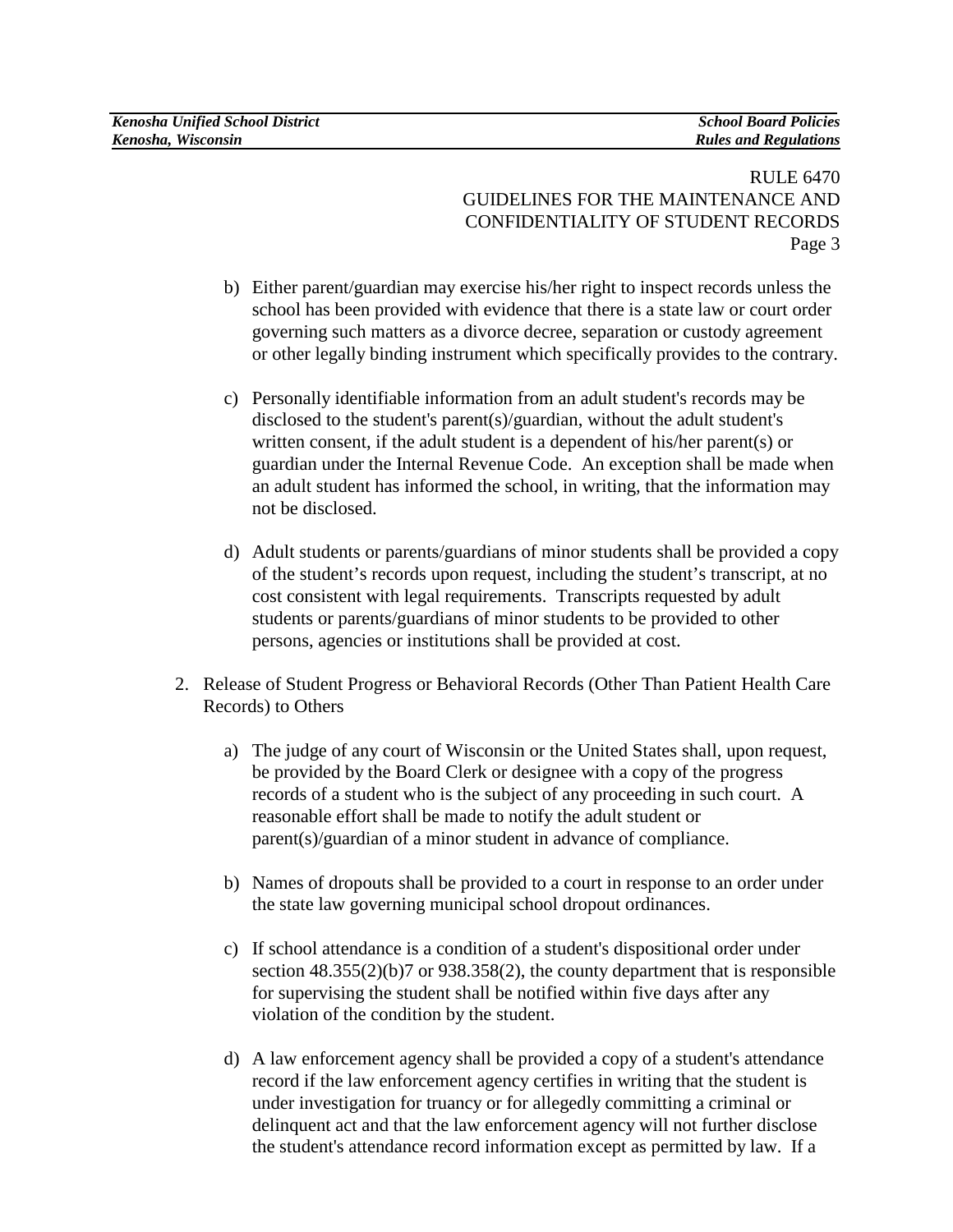student's attendance record is disclosed to a law enforcement agency for purposes of a truancy investigation, the student's parent/guardian shall be notified of that disclosure as soon as practicable after that disclosure.

- e) A fire investigator shall be provided a copy of a student's attendance record if the fire investigator certifies in writing that: (a) the student is under investigation for arson, (b) the student's attendance record is necessary for the fire investigator to pursue his/her investigation, and (c) the fire investigator will use and further disclose the student's attendance record only for the purpose of pursuing that investigation.
- f) Student records shall be made available to persons employed in the District which the student attends who are required by the state to hold a license and to other school district officials who have been determined by the Board to have legitimate educational interests, including safety interests, in the student records.A "school official" is a person employed by the District who is required by the Department of Public Instruction (DPI) to hold a license; a person who is employed by or working on behalf of the District as an administrator, supervisor, instructor or support staff member (including health or medical staff and police-school liaison personnel); a person serving on the Board; a person or company with whom the District has contracted to perform a specific task (such as attorney, auditor, medical consultant, therapist, outreach worker or CLC coordinator); or a parent or student serving on an official committee such as a disciplinary or grievance committee, or assisting another school official in performing his/her tasks. A school official has a "legitimate educational interests" if the official needs to review a student record in order to fulfill his/her professional or District responsibility.
	- 1. Law enforcement records received by the District may be made available to those school officials with legitimate educational interests, including safety interests, in the information. If law enforcement record information obtained by the District relates to a District student, the information may also be disclosed to those District employees who have been designated by the Board to receive that information for the purpose of providing treatment programs for District students. The information may not be used as the sole basis for suspending or expelling a student from school, or as the sole basis for taking any other disciplinary action against a student, including action under the District's athletic code.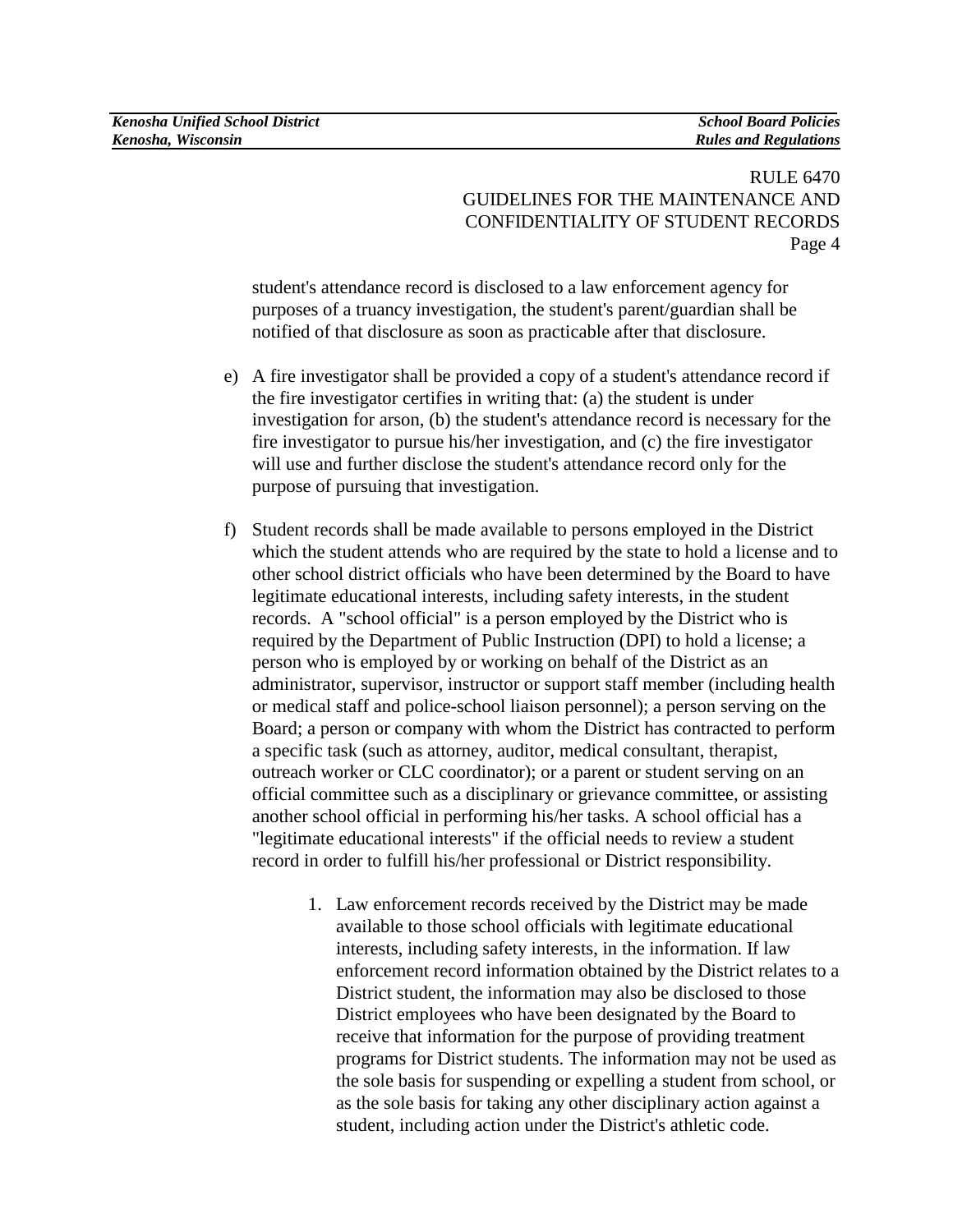- 2. Court records obtained by the District must be disclosed to District employees who work directly with the juvenile named in the records or who have been determined by the Board to have legitimate educational interests, including safety interests, in the information. An employee cannot further disclose the information, and the information cannot be used as the sole basis for suspending or expelling a student from school.
- g) Upon the written permission of an adult student, or the parent(s)/guardian of a minor student, the school shall make available without unnecessary delay to the person named in the permission form a copy, at cost, of the student records requested. The form for requesting the release of records must include the following information: (1) the specific records that are authorized to be released, (2) the reasons for such release, and (3) the parties or person to whom the information shall be released. Law enforcement officer records may not be made available under this exception unless specifically identified by the adult student or by the parent/guardian of a minor student in the written permission.
- h) Student records shall be provided to a court in response to a subpoena by parties to an action, or in compliance with a judicial order, to be used only for purposes of impeachment of any witness who has testified in the action. After an in-camera inspection, the court may turn said records or parts thereof over to parties in the action or their attorneys if said record would be relevant and material to a witness' credibility or competency. A reasonable effort shall be made to notify the adult student, or parent(s)/guardian of a minor student in advance of compliance with the order.
- i) The Board shall disclose a student's records in compliance with a courtordered educational plan after making a reasonable effort to notify the student's parent(s) or guardian.
- j) The Superintendent of Schools or designee may provide the Department of Public Instruction (DPI) or other public officer with any information required under chapters 115 to 121 of the state statutes. Upon request, the DPI shall be provided with any student record information that relates to an audit or evaluation of a state-supported program or that is required to determine compliance with state law provisions. Information reported shall be kept confidential by the DPI.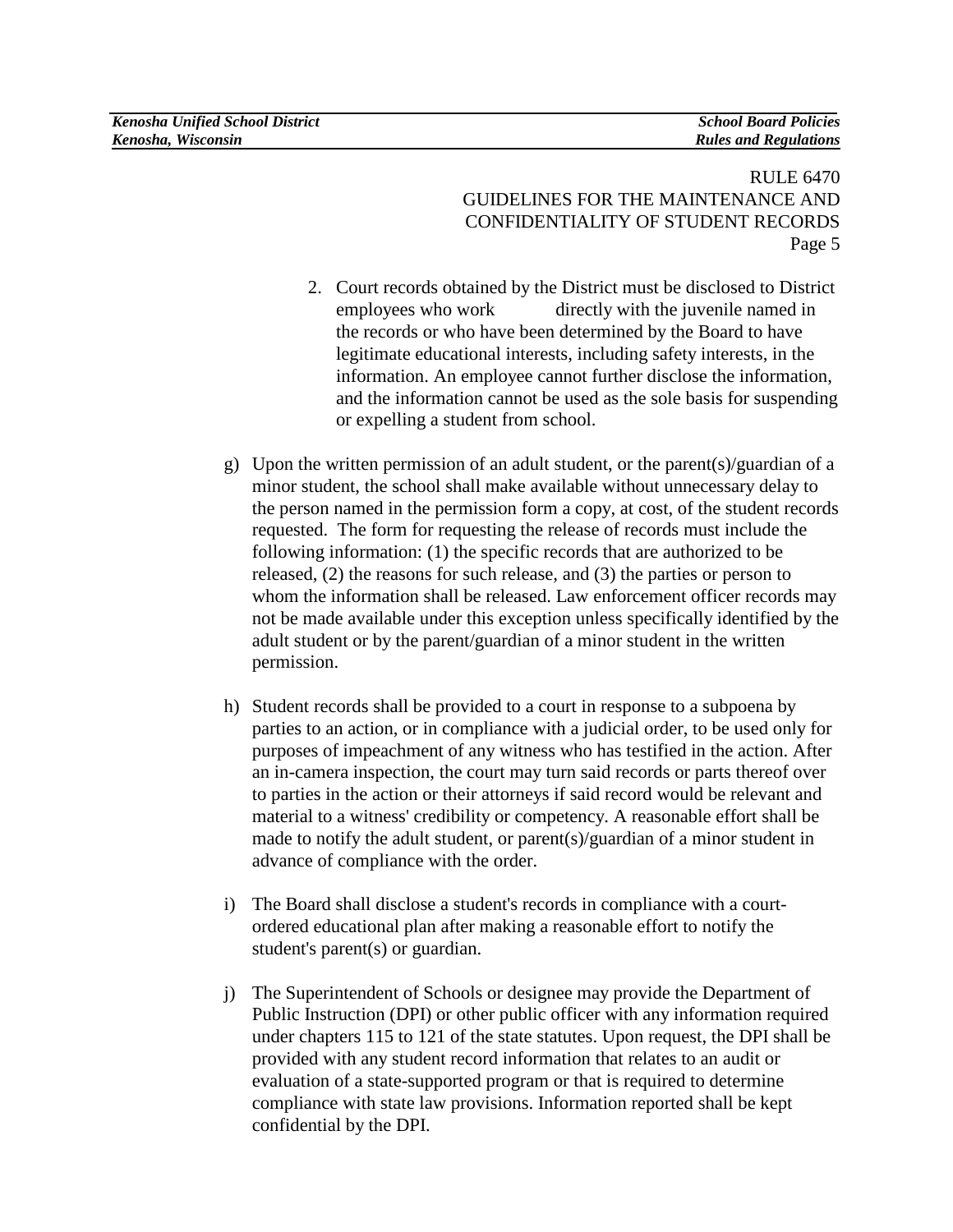- k) Notwithstanding their confidentiality, student records may be used in suspension and expulsion proceedings and by an IEP team.
- l) Information from a student's immunization records shall be made available to state and local health officers to carry out immunization requirements.
- m) The district board of the technical college district in which the school district is located or, for verification of eligibility for public assistance, the department of health and family services, the department of workforce development or a county department under sections 46.215, 46.22 or 46.23 of the state statutes shall, upon request, be provided with the names of students who have withdrawn from the public school prior to graduation.
- n) The District shall, upon request, provide another public school district in Wisconsin student disciplinary records necessary for purposes of public school open enrollment. These records include: (1) a copy of any expulsion findings and orders or records of any pending disciplinary proceedings involving the student; (2) a written explanation of the reasons for the expulsion or pending disciplinary proceedings; and, (3) the length of the term of the expulsion or the possible outcomes of the pending disciplinary proceeding.

Copies of student records shall be provided without unnecessary delay at cost to the person or agency who is authorized to inspect them.

3. Release of Student Patient Health Care Records

Except as otherwise provided, student patient health care records may only be released to persons specifically designated in the state patient health care records laws or to other persons with the informed consent of the patient or a person authorized by the patient. Any part of a student health care record that concerns the results of a test for the presence of HIV or antibody to HIV (the virus which causes acquired immune deficiency syndrome - AIDS) shall be confidential and may be disclosed only with the informed written consent of the test subject.

4. Release of Directory Data

Directory data will be released as outlined below, unless the parent/guardian or adult student informs the principal of any or all items he/she does not wish to have released without prior written consent of the parent/guardian or adult student. The District will give annual written notice to adult students and parents/guardians of the categories of information that the Board has designated as directory data with respect to each student and inform them that they may inform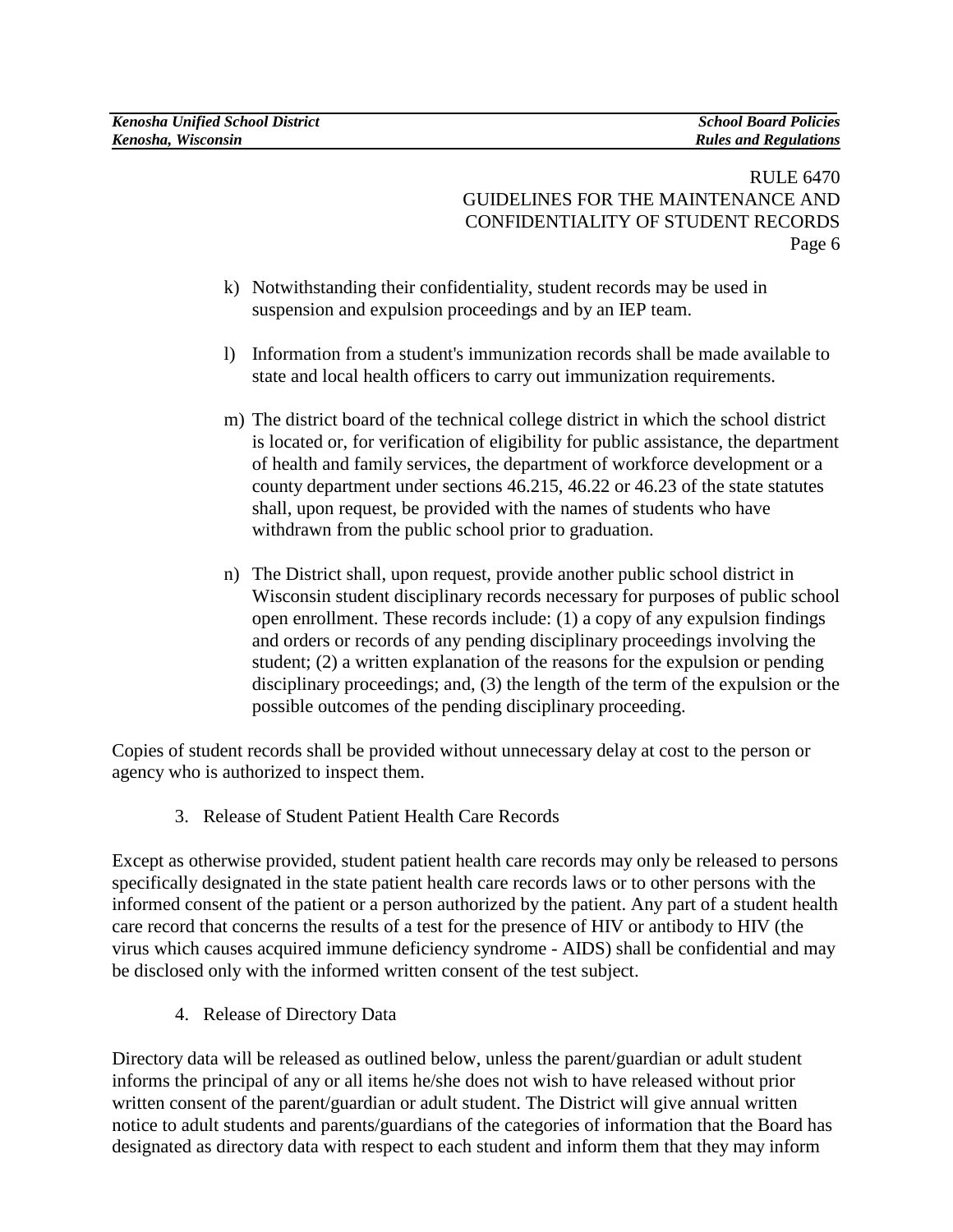the school that all or any part of the directory data may not be released without the prior consent of the parent/guardian or adult student. The District will not release directory data after the District has been restricted from doing so by any of those parties.

- a) If a school has followed the notification procedure outlined above, and the adult student or parent/guardian does not object to the directory data being released, the building principal or district may release student directory data.
- b) If a school has followed the notification procedure as outlined above, and the adult student or parent/guardian does not object to the directory data being released, the Board Clerk or designee shall, upon request, provide a technical college district board with the name and address of each such student who is expected to graduate from high school in the current school year.
- c) If the school has followed the notification procedure outlined above, and the adult student or parent/guardian does not object to the directory data being released, the Board Clerk or designee shall, upon request, provide any representative of a law enforcement agency, district attorney, city attorney or corporation counsel, county department under sections 46.215, 46.22 or 46.23 or a court of record or municipal court with such directory data information relating to any such student enrolled in the District for the purpose of enforcing that student's school attendance*,* to respond to a health or safety emergency or to aid in the investigation of alleged criminal or delinquent activity by a student enrolled in the District.
- 5. Transfer of Records

No later than the next working day, The District shall transfer to another school or school district all student records relating to a specific student if it has received written notice: (a) from an adult student or the parent/guardian of a minor student that the student intends to enroll in the other school; (b) from the other school district that the student has enrolled; or (c) from a court that a student has been placed in a secured correctional facility, secured child caring institution or a secured group home.

# C. APPEALING THE CONTENT OF STUDENT RECORDS

1. An adult student or the parent/guardian of a minor student who believes that information contained in the student's records is inaccurate, misleading or violated the privacy rights of the student may request that the principal amend these records. If the principal does not amend the records as requested by the parent/guardian or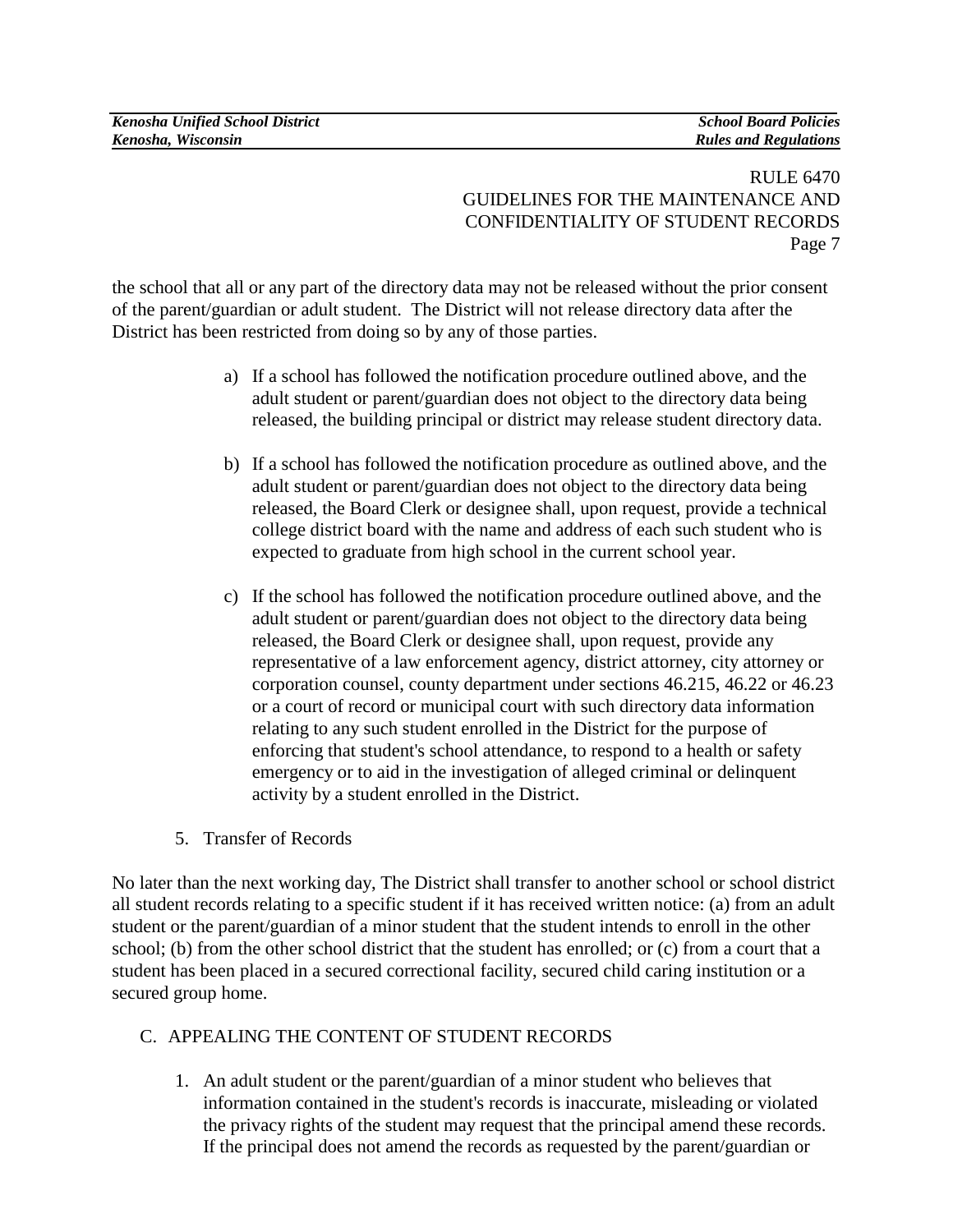adult student, the principal shall notify the parent/guardian or adult student of this decision and advise him/her of the right to a hearing in order to challenge the contents of the student records.

- 2. If the adult student or the parent/guardian of a minor student is not satisfied with the principal's decision, the decision may be appealed to the Superintendent or designee, within 10 days from receipt of the principal's decision.
- 3. A request for a hearing should be in writing and include a specific statement of which records and how such records are inaccurate, misleading or otherwise in violation of the privacy rights of the student.
- 4. After the hearing, the parent/guardian or adult student will receive a written decision. If the decision is that the challenged information is not inaccurate, misleading or otherwise in violation of the privacy rights of the student, the parent/guardian or adult student shall be informed of the right to place in the student records a statement commenting upon the information in the records and/or setting forth any reasons for disagreeing with the decision.

# D. RECORDS MAINTENANCE AND DESTRUCTION

- 1. While students are attending school in the District, their records shall be maintained in the school of attendance. Upon transfer of the student to another school operated by the District, the records shall be transferred to that school. Special education student records shall be maintained as outlined below.
- 2. Physical student records shall be contained on and in the printed folder adopted by the District for such purpose. Each student record folder shall be examined at least annually for the purpose of eliminating extraneous or outdated materials contained therein. The principal will be responsible for having student records current and designating professional staff to review the student record folder.
- 3. A record of each request for access to and each disclosure of personally identifiable information from a student's record folder shall be maintained with such student's records, except when the request is from or the disclosure is to the following person/party:
	- the parent/guardian or adult student;
	- a school official;
	- a party with written consent from the parent/guardian or adult student;
	- a party seeking directory data; or